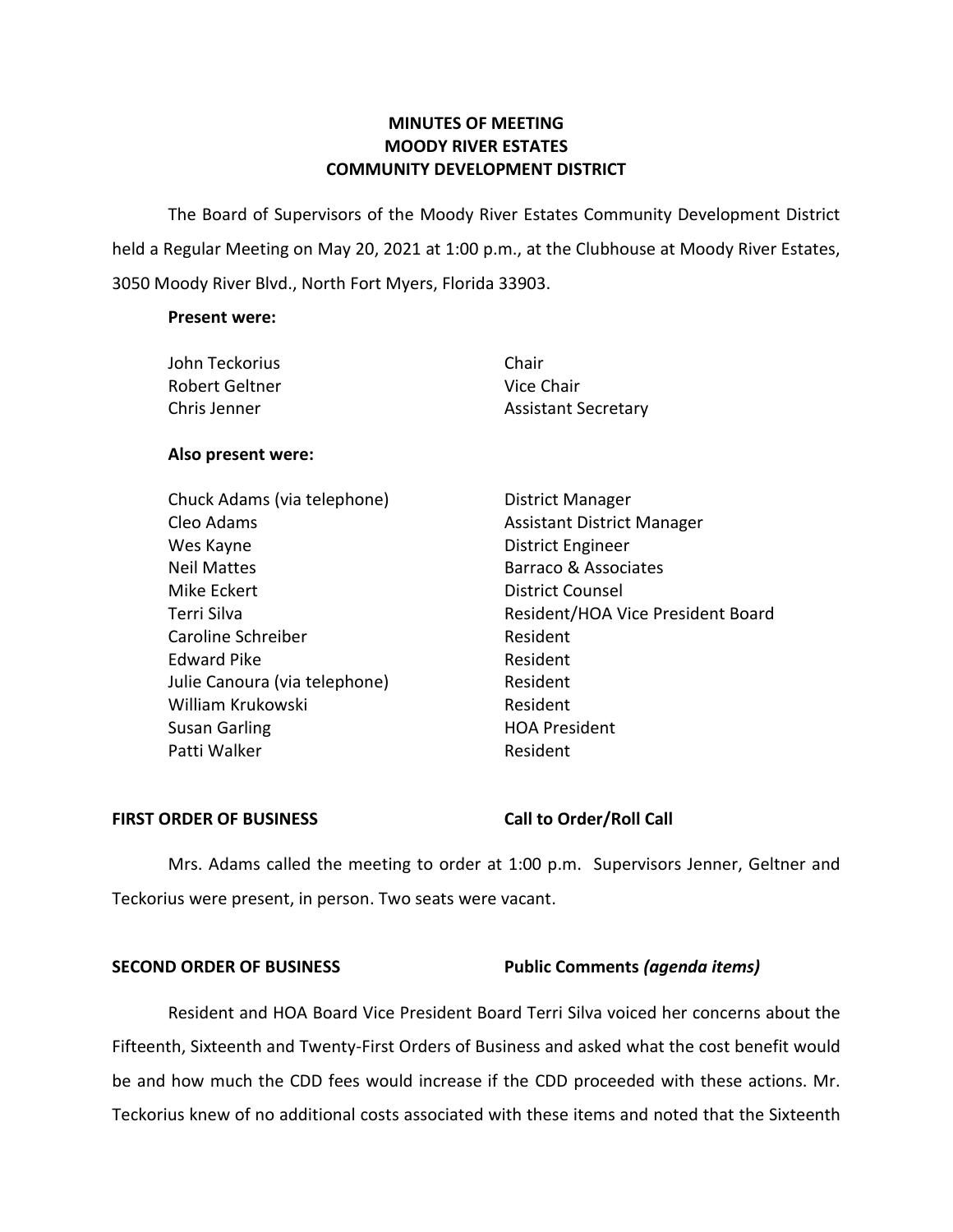and Seventeenth Orders of Business were discussion items and the Sixteenth Order of Business is already part of Management's responsibilities and is required by law.

**THIRD ORDER OF BUSINESS Discussion/Consideration: Qualified Elector Candidates to Fill Vacancies in Seats 2 [***term expires November 2024]* **and 5 [***Term expires November 2022]*

- **A. Julie Canoura**
- **B. William Krukowski**
- **C. Edward Pike**
- **D. Carolyn Schreiber**

Mr. Eckert recalled discussion in a prior meeting in which the Board agreed to give candidates who did not attend that meeting the opportunity to make a statement.

Resident Carolyn Schreiber stated her reason for wanting to be part of the Board was in line with what Ms. Silva addressed. She wants to keep CDD costs, which keep increasing, down, while efficiently maintaining the CDD's assets for the benefit of the community.

Resident Julie Canoura was inadvertently disconnected from the meeting.

Mr. Teckorius nominated Mr. Edward Pike to fill Seat 2. No other nominations were made.

**On MOTION by Mr. Teckorius and seconded by Mr. Geltner, with all in favor, the appointment of Mr. Edward Pike to fill Seat 2, was approved.**

# **FOURTH ORDER OF BUSINESS Administration of Oath of Office for Newly Appointed Supervisors (***the following to be provided in a separate package)*

Mrs. Adams, a Notary of the State of Florida and duly authorized, administered the Oath

of Office to Mr. Edward Pike. Mrs. Adams provided and briefly explained following items:

- **A. Guide to Sunshine Amendment and Code of Ethics for Public Officers and Employees**
- **B. Membership, Obligations and Responsibilities**
- **C. Financial Disclosure Forms**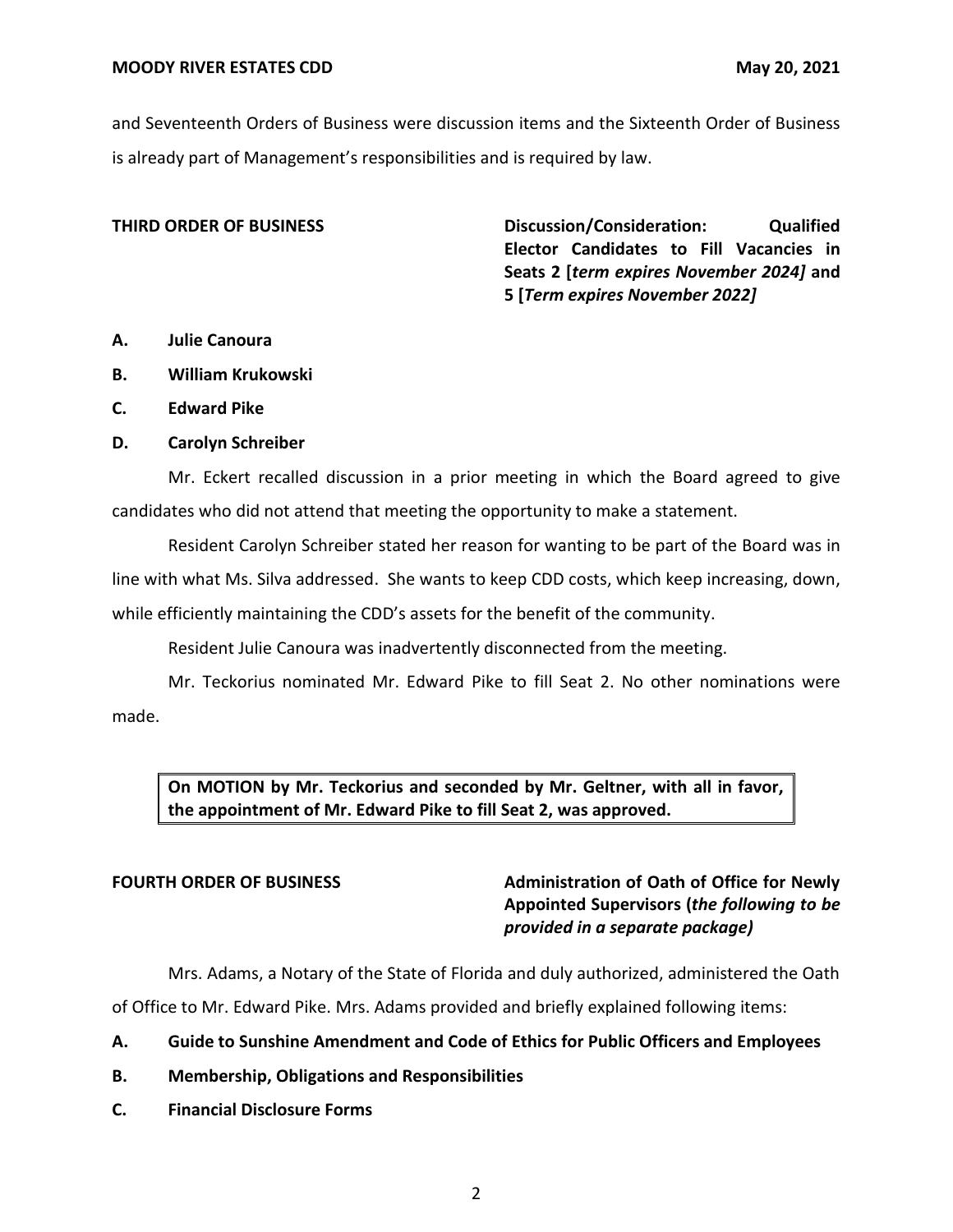- **I. Form I: Statement of Financial Interests**
- **II. Form 1X: Amendment to Form 1, Statement of Financial Interests**
- **III. Form 1F: Final Statement of Financial Interests**

# **D. Form 8D – Memorandum of Voting Conflict**

Mr. Pike accepted the Supervisor stipend and would submit a W-4 to Management.

Ms. Canoura declined the opportunity to make a statement regarding why she wanted to be appointed to the Board, as her desire for the position was stated in her letter of intent.

Mr. Geltner nominated Ms. Julie Canoura to fill Seat 5. No other nominations were made.

Mr. Jenner commented on an earlier statement about assessments increasing and noted that, for the past two years, CDD assessments remained flat, as opposed to the HOA budget, which increased slightly each year.

**On MOTION by Mr. Geltner and seconded by Mr. Teckorius, with all in favor, the appointment of Ms. Julie Canoura to fill Seat 5, was approved.**

Ms. Canoura would coordinate with Staff to have the Oath of Office administered before the next meeting. She was advised she could not vote on agenda items until she is sworn in.

**FIFTH ORDER OF BUSINESS Consideration of Resolution 2021-03, Designating a Chair, a Vice Chair, a Secretary, Assistant Secretaries, a Treasurer and an Assistant Treasurer of the Moody River Estates Community Development District, and Providing for an Effective Date**

Mr. Teckorius presented Resolution 2021-03. Mr. Geltner nominated Mr. Teckorius for Chair. No other nominations were made for Chair.

**On MOTION by Mr. Geltner and seconded by Mr. Jenner, with all in favor, appointing Mr. Teckorius as Chair, was approved.**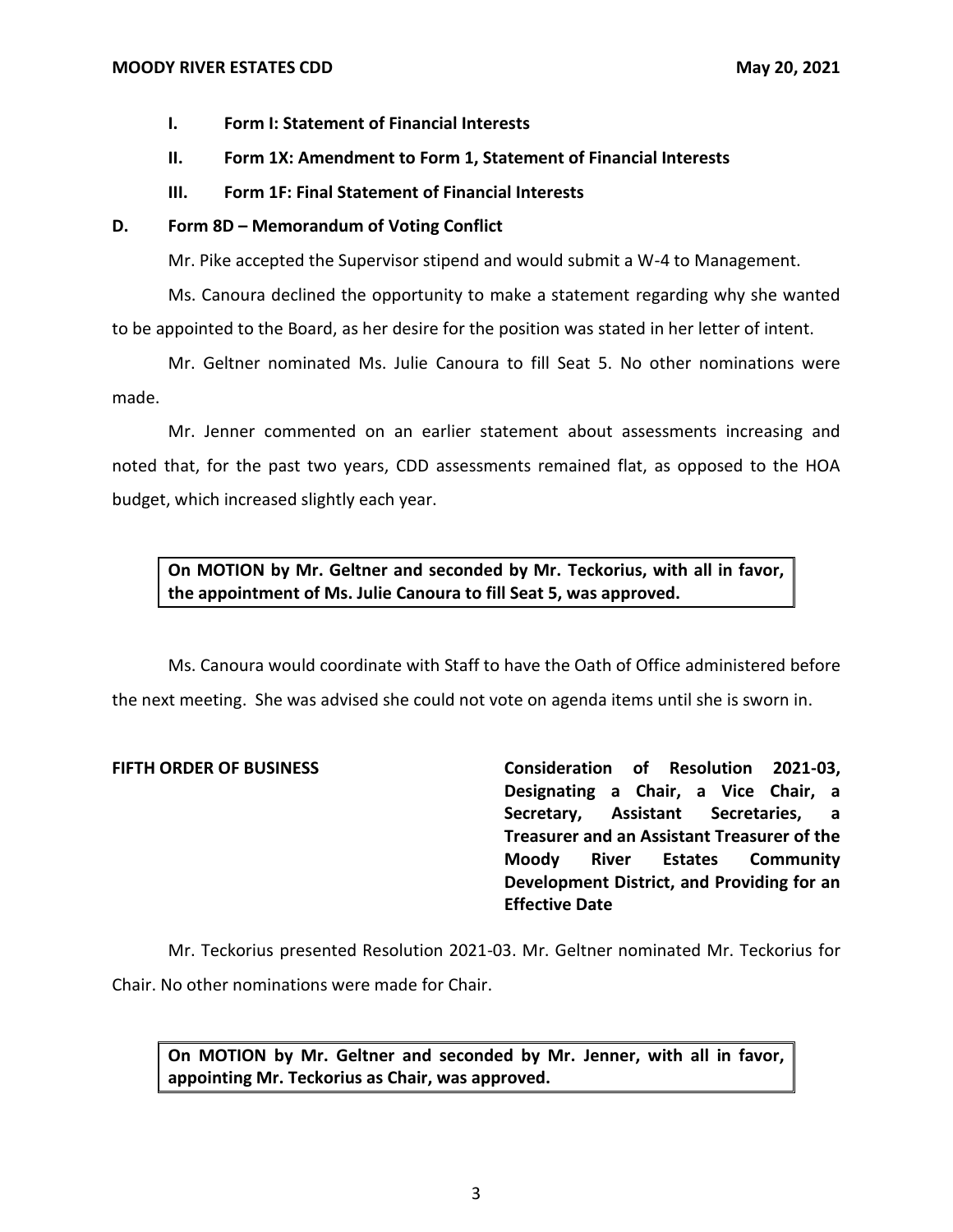Mr. Teckorius nominated Mr. Geltner for Vice Chair and the remaining Board Members as Assistant Secretaries. No other nominations were made. The remaining slate of officers would remain unchanged. The slate of officers was as follows:

| John Teckorius             | Chair                         |
|----------------------------|-------------------------------|
| Robert Geltner             | Vice Chair                    |
| Secretary                  | Chesley (Chuck) E. Adams, Jr. |
| <b>Assistant Secretary</b> | Chris Jenner                  |
| <b>Assistant Secretary</b> | Edward Pike                   |
| <b>Assistant Secretary</b> | Julie Canoura                 |
| <b>Assistant Secretary</b> | Craig Wrathell                |
| Treasurer                  | Craig Wrathell                |
| <b>Assistant Treasurer</b> | Jeff Pinder                   |

**On MOTION by Mr. Teckorius and seconded by Mr. Jenner, with all in favor, Resolution 2021-03, Designating a Chair, a Vice Chair, a Secretary, Assistant Secretaries, a Treasurer and an Assistant Treasurer of the Moody River Estates Community Development District, as nominated, and Providing for an Effective Date, was adopted.**

**SIXTH ORDER OF BUSINESS Consideration of Resolution 2021-04, Approving a Proposed Budget for Fiscal Year 2021/222 and Setting a Public Hearing Date Thereon Pursuant to Florida Law; Addressing Transmittal, Posting and Publication Requirements; Addressing Severability; and Providing an Effective Date**

Mr. Teckorius presented Resolution 2021-04. Mr. Adams stated that the Resolution approves the proposed Fiscal Year 2022 budget and sets a public hearing to adopt the budget. There will be several opportunities to modify the budget but, if assessments increase, a mailed notice must be sent to the property owners 28 days prior to the August 19, 2021 Public Hearing. A Special Meeting in July might be needed if the budget is not finalized by the June meeting.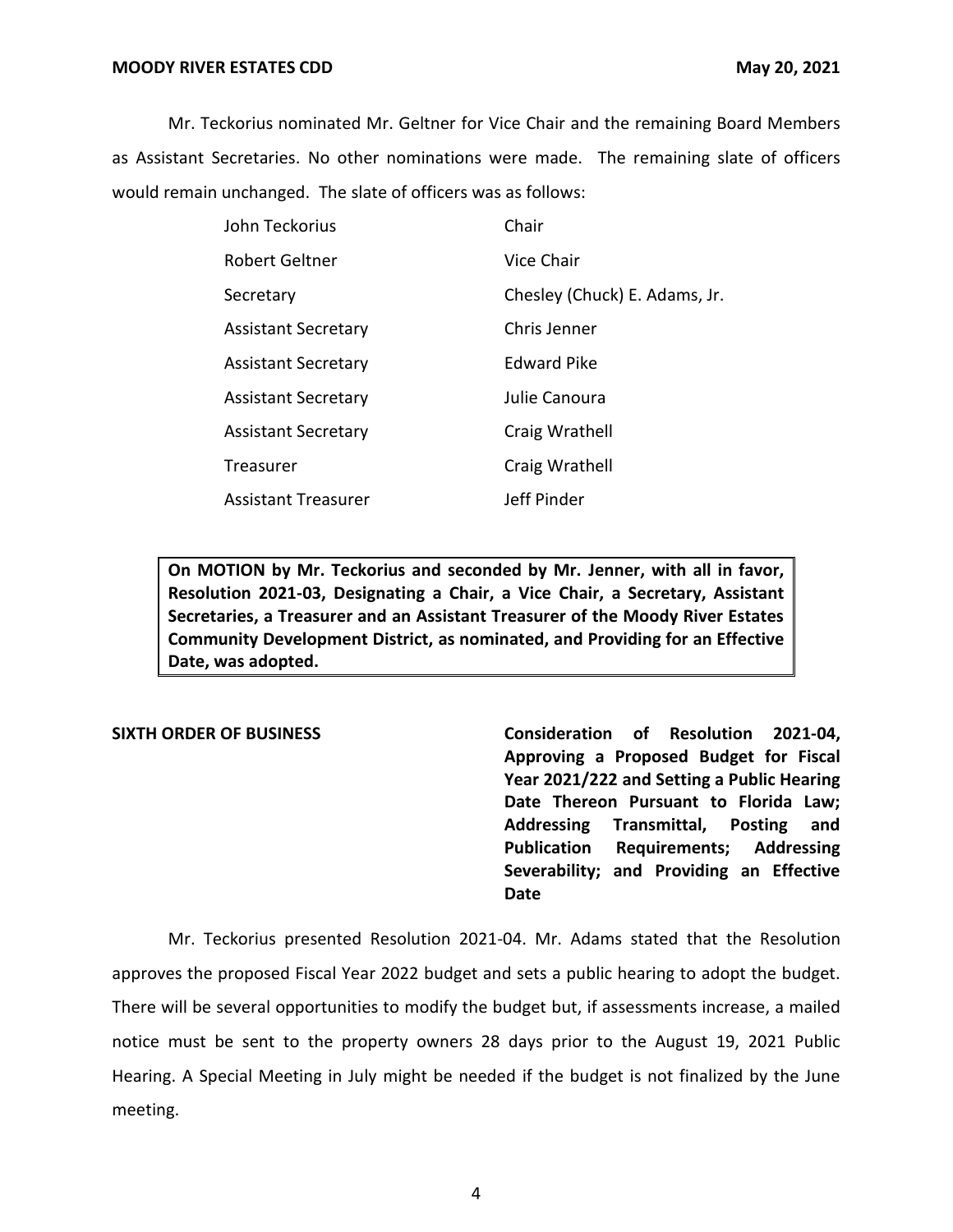Mr. Adams noted that certain costs in the proposed Fiscal Year 2022 budget increased slightly; however, assessment levels would remain essentially the same as in prior years. The following items were discussed and clarified:

➢ Mr. Adams acknowledged receipt of Mr. Geltner's letter requesting changes to Page 8 and specified below.

 $\triangleright$  As the Multifamily-East and Single Family-East assessments were lower than others, a question was raised as to when the deal for the 190 units occurred. Mr. Eckert explained the litigation settlement in which they entered into a deed covenant and determining that residents received \$200,000 in benefits to the bond issuance and an equal benefit of the District's administrative budget. Language in the Settlement Agreement included that, if the Developer decided to change the Development Plan to build more than what was approved, the Developer would be required to pay assessments back to the District.

Discussion ensued regarding the following:

 $\checkmark$  Difficulties selling the land as potential Developers purchasing the property would have to pay all back assessments owed to the CDD.

 $\checkmark$  Having Mr. Eckert review the Settlement Agreement and determine the amount due.

 $\checkmark$  Whether the District would be exempt from those terms, if it purchased the property, and how much the District would be required to pay.

 $\checkmark$  Current legislative changes to publish notices.

The Board would discuss considering the feasibility of purchasing the property at a workshop and provide Staff with a scope of services in order to budget funds to perform a feasibility study.

Mr. Eckert, having reviewed the Settlement Agreement, stated a purchaser would have to pay from 2012/2013 forward and would be able to request a release of the restriction on usage; however, part of the CDD granting that would be that the purchaser must pay the operations and maintenance (O&M) assessments that they would have paid, based on the amounts then, for 2012/2013 until the restrictions are actually lifted. Mr. Adams and Mr. Eckert would work together to obtain the costs.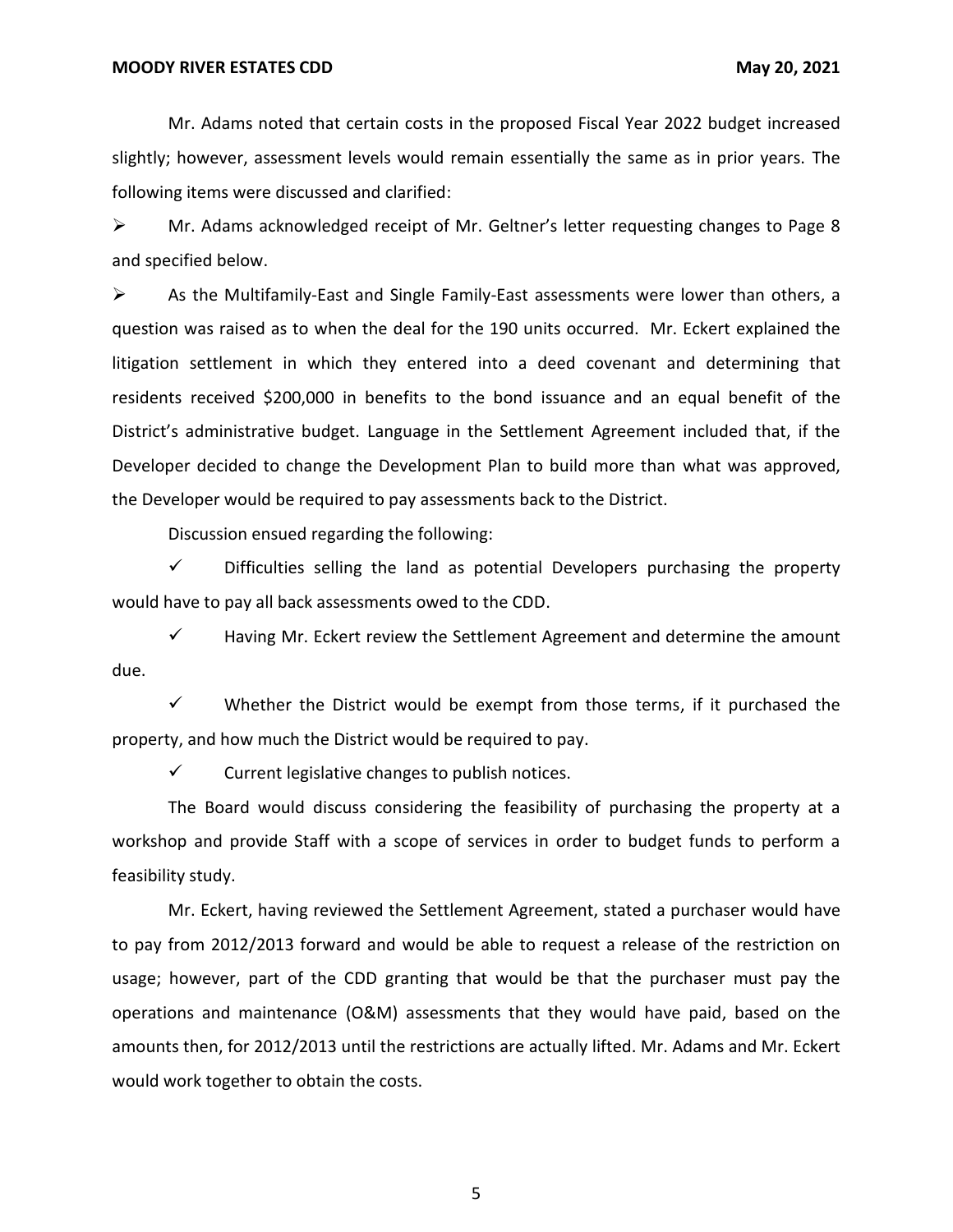### **MOODY RIVER ESTATES CDD** May 20, 2021

 $\triangleright$  Lake #5: Mr. Geltner voiced his opinion that the geotubes are unsightly and asked for the project to be moved up from the 2023 schedule. Mrs. Adams stated that Staff continues working with the South Florida Water Management District (SFWMD) to complete the projects; this work was scheduled to be addressed last because it was not out of compliance.

Mr. Teckorius stated that the Board reviewed the Transition Study the HOA had done in 2019, which indicated 95% of the lakes were not in compliance, due to various factors. They originally suggested having the Engineer inspect each lake; however, he suggested providing the Study to the Engineer to review instead. Jurisdictional authorities cautioned him that a Limited Development Order (LDO) is required for any bank restoration project. Mr. Adams clarified that a LDO is required when the District is installing geotube for hardening and leaving it in place; if geotube is installed to collect samples and then split open, it is considered maintenance and does not require a LDO. The SFWMD was under the impression that the District was hardening and needed an LDO; therefore the District was not in compliance at the time of installation.

Mr. Kayne was asked to obtain written verification from the County that the District is relieved of the responsibility of an LDO. Moving the Lake #5 project to Fiscal Year 2022 and including the costs in the Fiscal Year 2022 budget was discussed, as it is a focal point to prospective buyers. Discussion ensued regarding using fund balance to offset the Feasibility Study cost, moving the Lake #5 project up since it would not increase assessments and addressing the invasives causing erosion issues in the ponds. Staff would provide a proposal to remove tilapia from the ponds.

The following changes would be made to the proposed Fiscal Year 2022 budget:

Page 8: Add a column showing total revenue by product type and accumulation of discounts taken and include a summary of historical assessments.

Page 1 – Header: Add fiscal year date range to the budget.

Designate funds for a Feasibility Study.

**On MOTION by Mr. Geltner and seconded by Mr. Teckorius, with all in favor, Resolution 2021-04, Approving a Proposed Budget for Fiscal Year 2021/22, amended as discussed, and Setting a Public Hearing Date Thereon Pursuant to Florida Law for August 19, 2021 at 1:00 pm., at the Clubhouse at Moody River**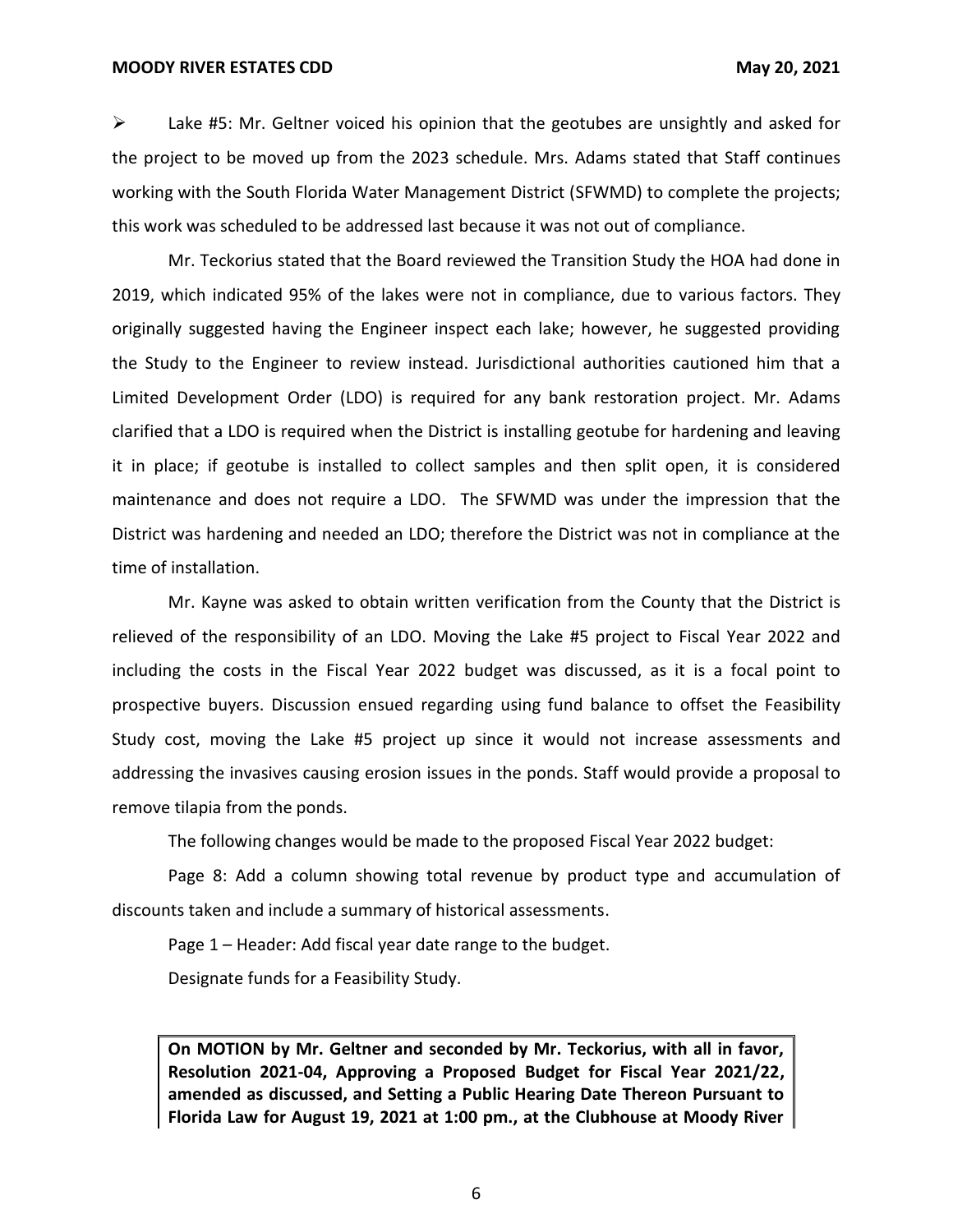**Estates, 3050 Moody River Blvd., North Fort Myers, Florida 33903; Addressing Transmittal, Posting and Publication Requirements; Addressing Severability; and Providing an Effective Date, was adopted.**

Mr. Teckorius asked if CDD funds can be used to have a community barbeque. Mr. Eckert stated CDDs with recreation powers can have funded events; however, he would confirm if the CDD has recreation powers, as the HOA was designed to be the recreation entity.

**SEVENTH ORDER OF BUSINESS Consideration of Resolution 2021-05, Designating Dates, Times and Locations for Regular Meetings of the Board of Supervisors of the District for Fiscal Year 2021/2022 and Providing for an Effective Date**

Mr. Teckorius presented Resolution 2021-05. The Board discussed dates for workshops, to be held on Thursdays at 11:00 a.m., two weeks prior to each meeting. Mr. Eckert stated that a generic agenda must be posted on the CDD website seven days before each workshop.

- **Discussion: Review of Record of Proceedings Pursuant to F.S. 190.006(7)**
	- **Scheduling Workshop at Office of District Manager to Allow Supervisors and Public in Attendance to View District Book of Records and Ask Questions**

# **This item, previously the Fifteenth Order of Business, was presented out of order.**

Mr. Teckorius wanted a workshop at District Management's Office to review District records. Mr. Adams stated that was not necessary as the District is implementing a new process of creating a "cloud share" file and posting a link to the CDD website so anyone can review the Record of Proceedings. Mr. Eckert would confirm whether this complies with Florida Statutes.

The workshop agendas would include a Call to Order, Public Comments on Agenda Items, Discussion of CDD Matters of Urgency, Public Comments on Non-agenda Items and Adjournment.

**On MOTION by Mr. Geltner and seconded by Mr. Teckorius, with all in favor, Resolution 2021-05, Designating Dates, Times and Locations for Regular Meetings of the Board of Supervisors of the District for Fiscal Year 2021/2022, as amended to include Workshops on Thursdays at 11:00, two weeks prior to each meeting date, and authorizing Staff to advertise the Workshops, and Providing for an Effective Date, was adopted.**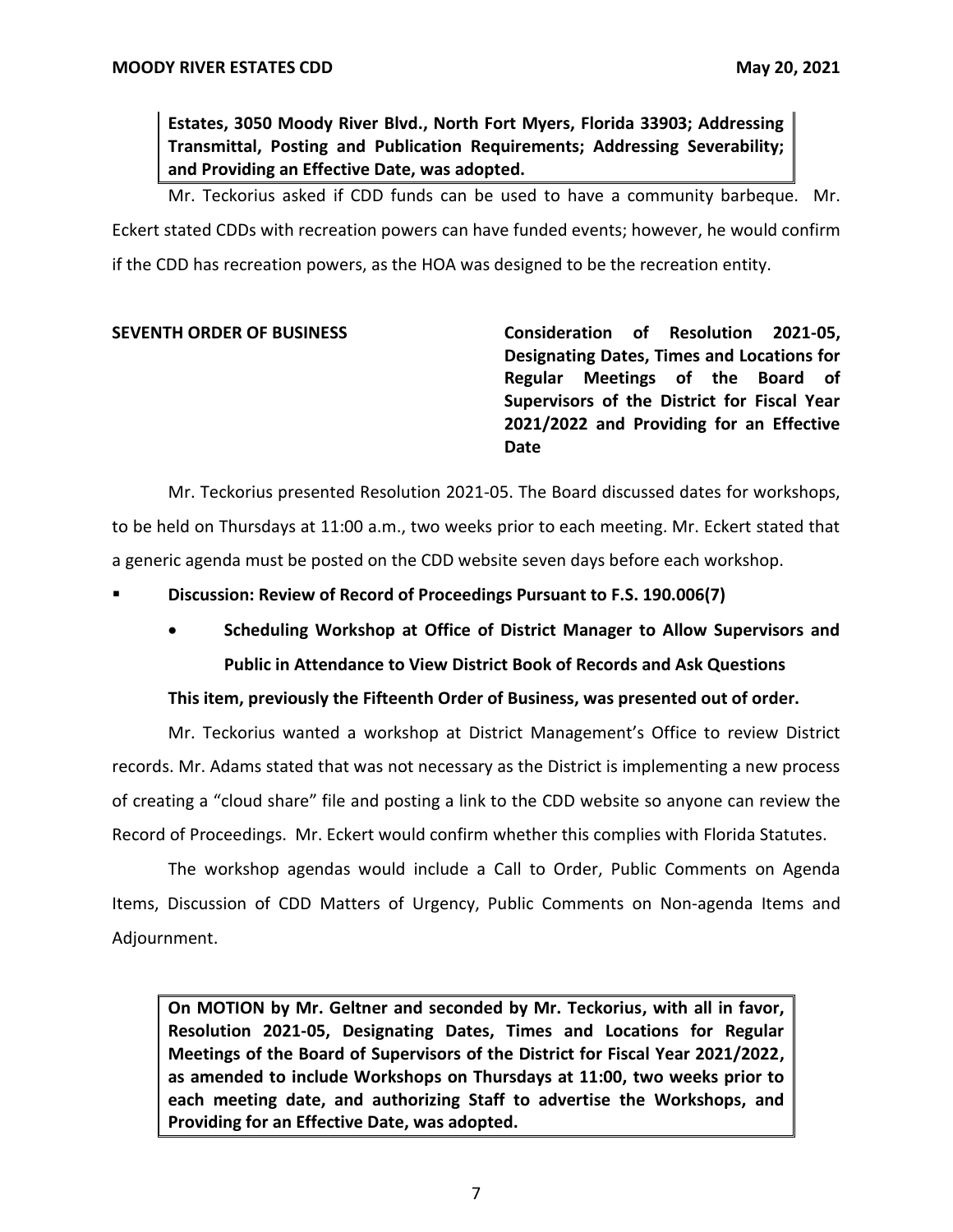# **EIGHTH ORDER OF BUSINESS Continued Discussion: Preserve Management Plan**

### • **Invitation to Fort Myers Fire Chief to Attend a Future Workshop**

This item was tabled. Mr. Geltner would advise Mrs. Adams when to put it on the agenda.

# **NINTH ORDER OF BUSINESS Continued Discussion: Signage for Conservation Areas**

Mr. Geltner stated that, at the workshop, in order to have inventory for five to ten years the Board decided have Staff obtain three quotes to bulk purchase aluminum or non-porous materials for signs, similar to what was purchased in prior years and ensure the same material is used to purchase posts and fasteners. The District would ask the HOA to store the signs. Determining verbiage was deferred to the next meeting to allow the new Board Members time to review the March agenda materials posted on the District website.

# **TENTH ORDER OF BUSINESS Continued Discussion: Moody River Estates CDD Revised Newsletter**

Mr. Teckorius and Mrs. Adams presented changes to the newsletter.

The following changes would be made:

Page 1, Meet Your Board of Supervisors: Change "Vacant positions" to "Edward Pike and Julie Canoura"

Page 3, Your CDD Staff: Replace "Tammie Smith" with her replacement's name and information and remove the telephone numbers for District Counsel and the District Engineer.

Page 4, Your HOA: Delete "Information associated with the Community Association Manager and Administrative Assistant"

Mr. Kayne would send revised maps that include references to Moody East to Mrs. Adams to insert in the newsletter.

Page 3, Paragraph before CDD Organization: Delete "exercising"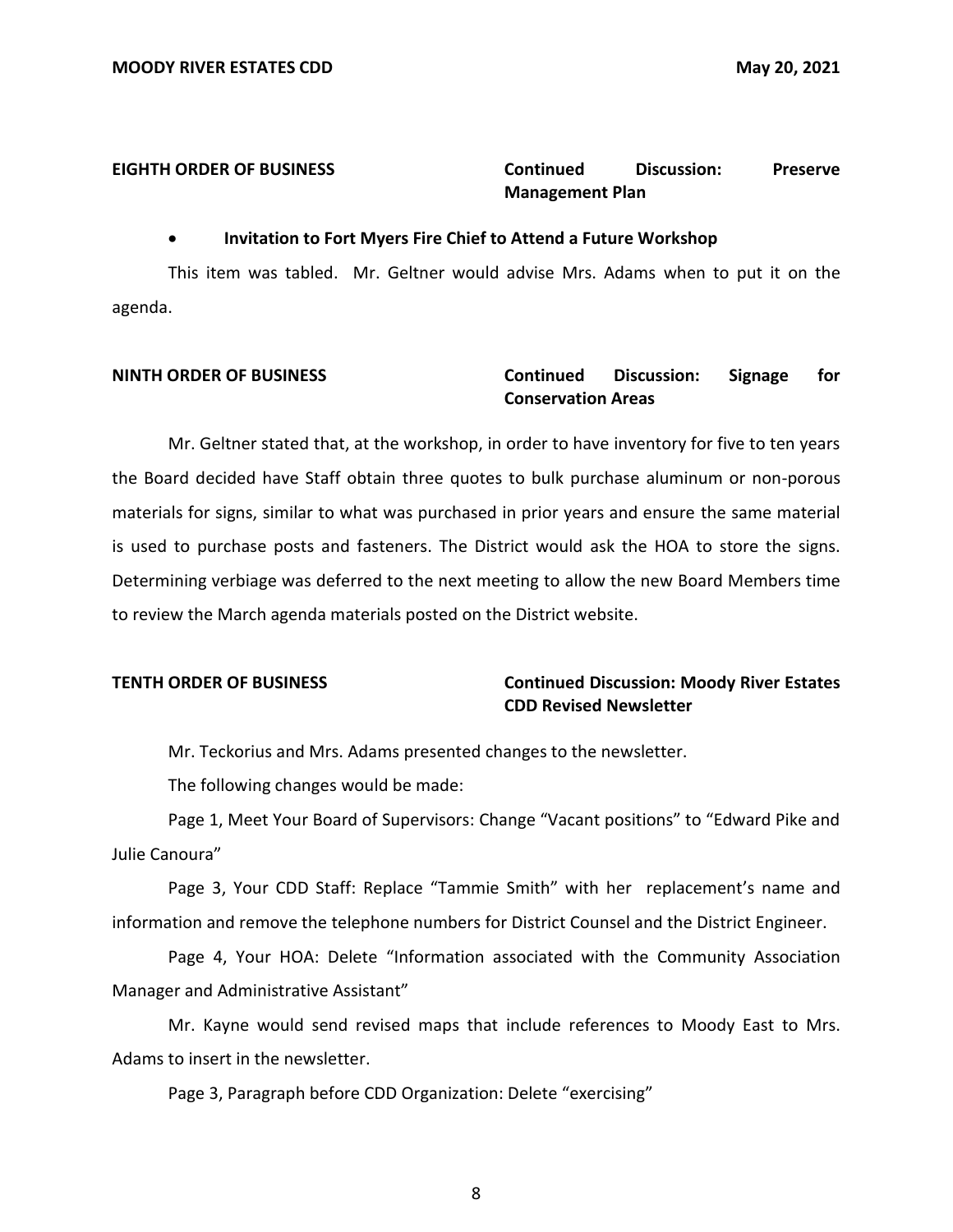Mr. Teckorius asked if the CDD is fulfilling its obligation to residents by allowing the HOA to send an e-blast. Mr. Eckert replied affirmatively and noted that the CDD is not obligated to provide a newsletter or this document.

**On MOTION by Mr. Geltner and seconded by Mr. Teckorius, with all in favor, the 2021 Moody River Estates Community Development District Newsletter, as amended, and authorizing the HOA to e-blast the newsletter to residents, was approved.**

**ELEVENTH ORDER OF BUSINESS Discussion: Obligations Under Relevant Development Order, Permits, Gopher Tortoise Plan, etc., With Regard to Maintenance and Fencing Repairs and Landscaping Upkeep.**

- **A. Responsibility for Maintaining Tortoise Preserve Per Development Order**
- **B. Facilities Maintenance Agreement**
- **C. District Manager Verification that Limited Development Orders (LDOs) Have Been Secured for All Lake Bank Restoration Work Ordered or Completed by CDD From Inception to Date**

This item was deferred to the next meeting.

**TWELFTH ORDER OF BUSINESS Discussion: District Engineer to Perform Survey of 21 Lake Banks, Swales and Berms that are the Responsibility of the CDD and Report Existing Conditions and Whether Current Conditions Comply with Design Requirements, Ordinances, Permits, Development Orders, Etc.**

Mr. Teckorius asked to change the agenda title. The following change would be made:

Change "Etc." to "and Any Other Requirements Required by Florida Law"

As discussed earlier, Mr. Kayne would review the Transition Study that the HOA had done in 2019 and determine if any physical inspections are necessary.

Mr. Teckorius stated he understood that the reason the lakes were left out of the "558" to go after the Developer for construction defects was because they are CDD property, not HOA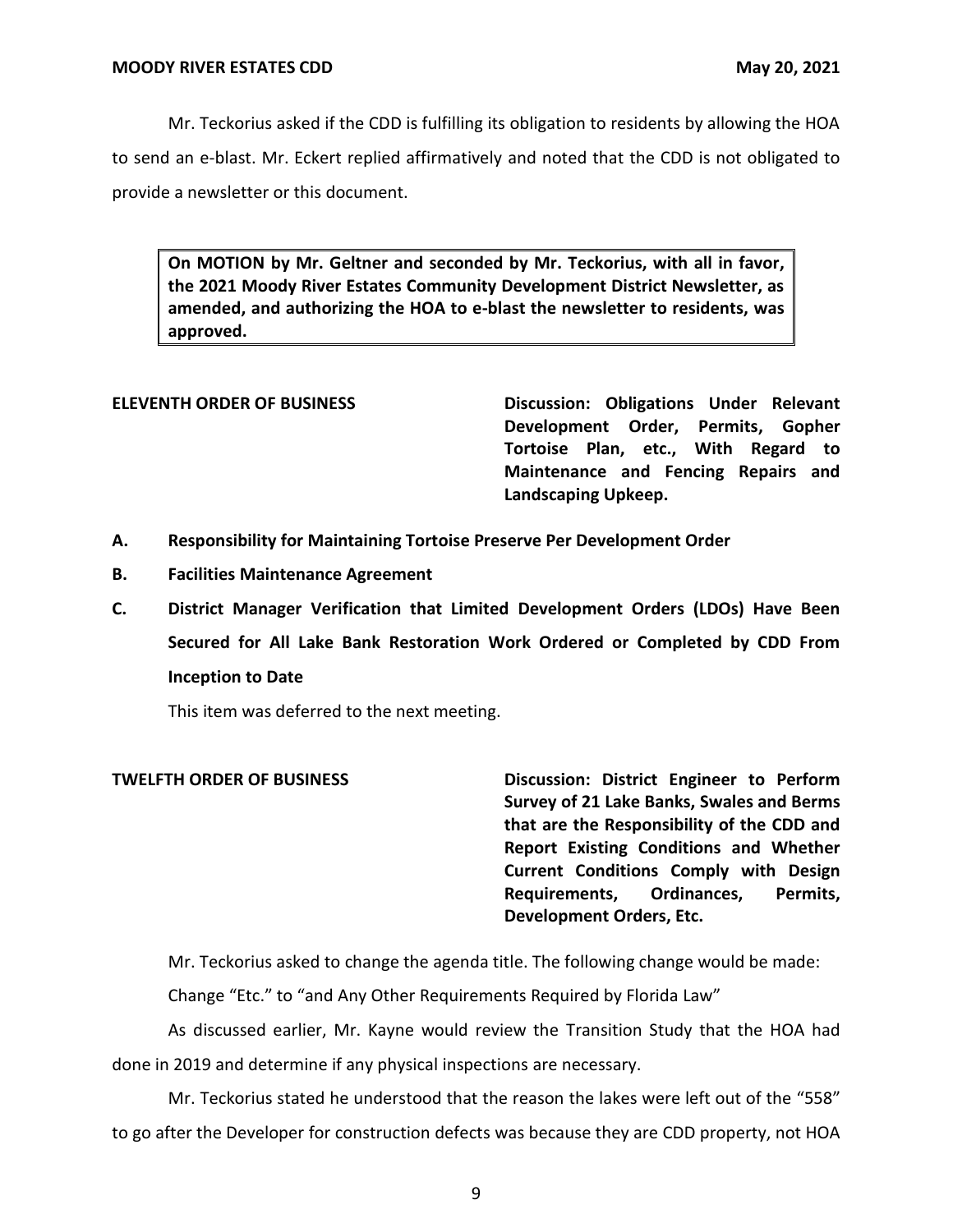**MOODY RIVER ESTATES CDD** May 20, 2021

lakes. He stated his intention is to take action against the Developer or the Certifying Engineer to obtain funding for those lakes identified as having construction defects and to get them back into compliance with the Florida Statutes. Mr. Teckorius clarified that in using the term "558", he meant Chapter 558, Florida Statutes, and conversation Mr. Eckert had with Mr. Adamczyk.

Mr. Eckert discussed his conversation with Mr. Adamczyk, which he conveyed at the last meeting. If the Board wants to pursue claims independently from the HOA, he recommended engaging an independent Engineer to perform the analysis to determine if there are construction defects and engaging a local Construction Law Litigation Attorney to determine if a case exists. He discussed a statute of limitations, having the Attorney review whether the District can recover legal fees and the possibility that the District may have to pay the Developer's legal fees.

Mr. Geltner wanted to review past minutes for discussion about proceeding with potential litigation against the Developer and District Counsel's recommendations. Mr. Eckert discussed his conversations and District Counsel's responsibility to the CDD and CDD contracts differing from HOA contracts. He encouraged Board Members to contact him about what transpired and the conversations he had with the former CDD Chair. Discussion ensued regarding the costs to pursue action, various government entities having reviewed and approved the lake construction before it was acquisitioned to the CDD and the cost presented to repair lake bank erosion was typical. This item was deferred to the next meeting.

Mr. Kayne was asked to provide a scope of services and the cost to perform the actions stated in the revised title of this Order of Business, excluding the preserve areas. Mr. Eckert would also produce documents.

# **THIRTEENTH ORDER OF BUSINESS Discussion: Identification of CDD Owned Assets and Use of Asset Tags**

Mr. Kayne would send full size copies of a map to Mrs. Adams for her to mail to the Board Members and the HOA President.

**FOURTEENTH ORDER OF BUSINESS Discussion: Location of all "As Built" Documentation Related to CDD/Copies of Certifications**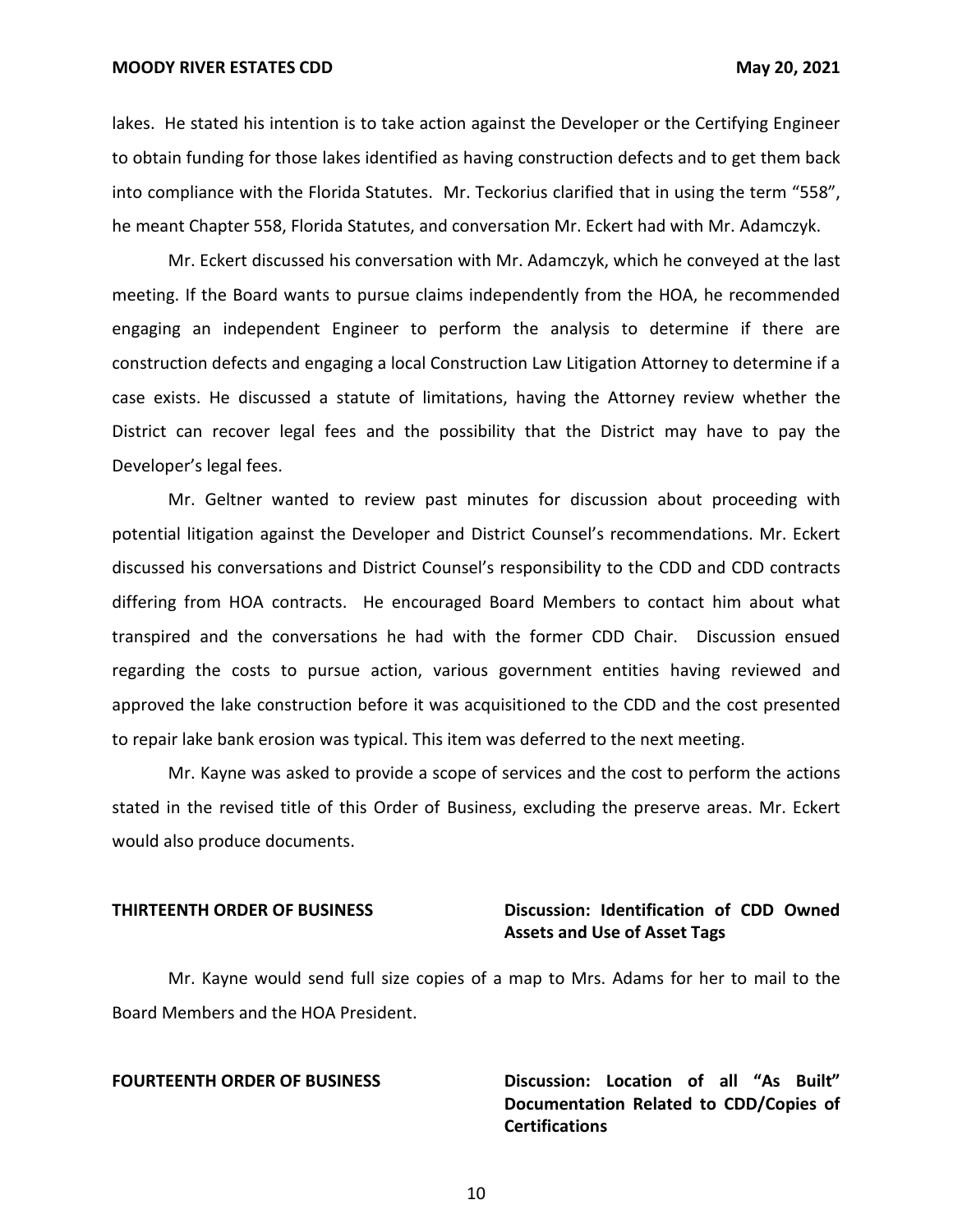Mr. Kayne was asked to provide the cost to pull documentation certifying CDD as-builts from County records, excluding record drawings, to present at the next meeting. Discussion ensued regarding the budget and imploring the Board to look to the Management Company to review the Book of Records instead of paying the District Engineer to pull documentation. It was clarified that the Record of Proceedings requires keeping only a limited number of documents and a cloud-based program will be implemented this calendar year. District Staff would bring certification documentations to the next meeting.

### **FIFTEENTH ORDER OF BUSINESS Discussion: Review of Record of Proceedings Pursuant to F.S. 190.006(7)**

• **Scheduling Workshop at Office of District Manager to Allow Supervisors and Public in Attendance to View District Book of Records and Ask Questions**

This item was discussed during the Seventh Order of Business.

**SIXTEENTH ORDER OF BUSINESS Discussion: District Manager to Maintain Log of Substance of Phone Calls, Letters, Emails and Live Contacts with Management, Staff or Assigns Related to CDD Matters**

Mr. Geltner stated that, at the workshop, the Board decided to require notification of any correspondence from governmental entities and resident complaints received by the District Manager's office. Mr. Adams stated that, going forward, the Board would be copied on letters or issues received and how the issue was resolved; however, phone logs are not maintained.

# **SEVENTEENTH ORDER OF BUSINESS Discussion: Non-Compliance Response to South Florida Water Management District**

Mr. Teckorius referred to the SFWMD letter and directed Staff to ask the HOA to continue mowing turf to the lake edge, the same way it was cut in 2004, to stay in compliance with the SFWMD recommendation and permit. Discussion ensued regarding enforcing CDD easements, growing grasses higher than required preventing spotting alligators, incurring additional budget costs and the Facilities Maintenance Agreement.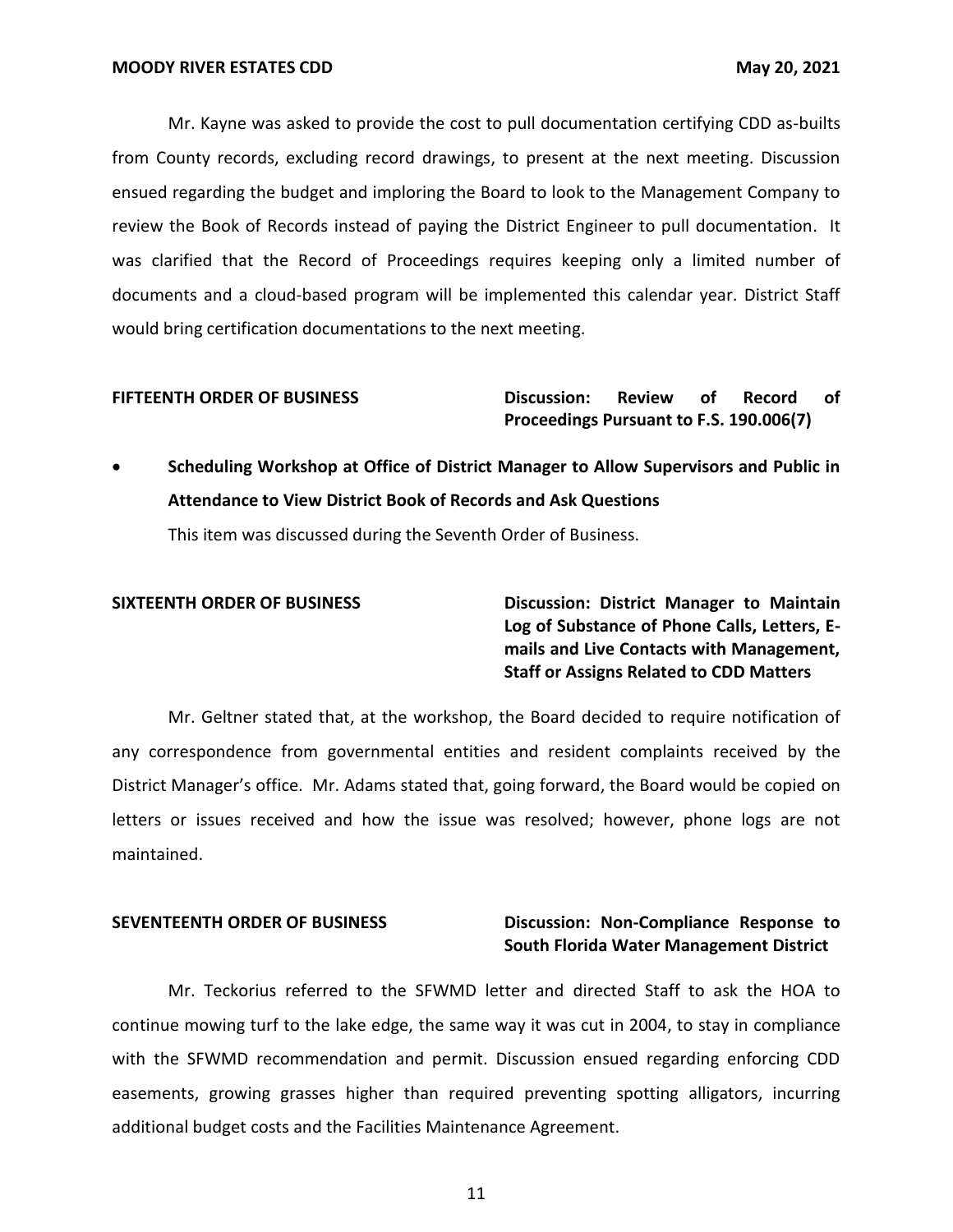Resident and HOA President Susan Garling stated that, for the HOA come to an agreement with the CDD, it would be helpful to know the definition of the easement and ownership and what the permit states about mowing.

This item was deferred to the next meeting.

**EIGHTEENTH ORDER OF BUSINESS Mowing of Grassy Areas Around Lakes/Compliance with 9" Bullnose Requirement, Cut Grass Back on 20' Lake Easement Per Letter from SFWMD Engineer to CDD**

This item was discussed in conjunction with the Seventeenth Order of Business.

# **NINETEENTH ORDER OF BUSINESS Discussion: Board Member Continuity Plan for Incorporation into New Board Member Orientation Package**

This item was tabled. The Board would discuss it at a workshop.

**TWENTIETH ORDER OF BUSINESS Discussion: Review and Identify Actual Costs for Professional Staff to Attend Regular Meetings and Fiscal Impact of Alternative Means of Performing Board Functions with Adequate Professional Input**

Mr. Geltner stated this matter was discussed at the Workshop to address resident complaints about assessments increasing. He asked Staff to provide recommendations, if any, to help reduce costs for professional Staffs' services and still meet CDD obligations. Mr. Eckert stated he uses his best judgment to reserve costs and recommended that, going forward, District Counsel and the District Engineer could discuss future agenda items with the Chair to determine if it is necessary for them to attend meetings. He believed he could attend meetings telephonically 60% of the time and 40% in person, which would be a cost savings of 50%. Staff was directed to move the Engineer's Report to the beginning of each agenda. Mrs. Adams would research whether CDD meetings can be held via Zoom.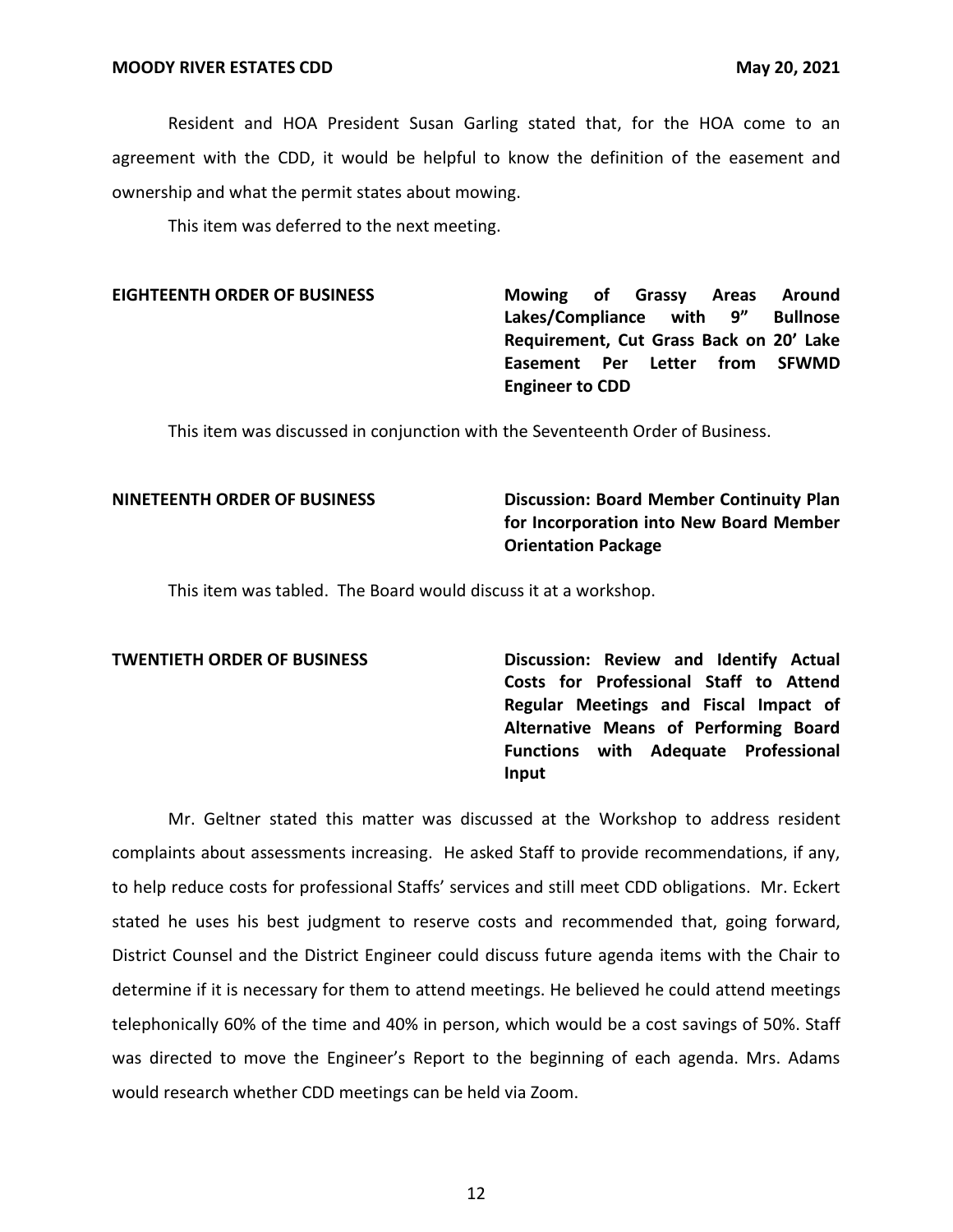# **TWENTY-FIRST ORDER OF BUSINESS Discussion: Use of Drones in Other Communities and Consideration of Additional Proposal for Drone Purchase**

Mr. Kayne stated he is licensed to use drones and noted that the cost to use drones in other communities of similar size is about \$3,000 to \$4,000, which included roadways that the CDD does not have. Mr. Kayne was directed to include cost proposals for drone use for the 21 lake bank scope of services costs, in conjunction with producing the items requested in the new title for the Twelfth Order of Business. Mr. Kayne discussed the drone process. Mr. Geltner stated, if the CDD decides to proceed with drones, he recommended scheduling it in the dry season, when water levels are at their lowest.

# **TWENTY-SECOND ORDER OF BUSINESS Acceptance of Unaudited Financial**

# **Statements as of March 31, 2021**

Mr. Teckorius presented the Unaudited Financial Statements as of March 31, 2021. Staff answered questions about the Financial Highlights Report regarding the amount of outstanding General and Debt Service Fund revenue and clarifying the Arbitrage rebate calculation charges. Mrs. Adams would update the Financial Highlights Report and the Unaudited Financial Statements' title page, to include the fiscal year dates, October 1<sup>st</sup> through September 30<sup>th</sup>. She would also email the Arbitrage Agreement to the Board. The Financials were accepted.

# **TWENTY-THIRD ORDER OF BUSINESS Approval of March 11, 2021 Regular Meeting Minutes**

Mr. Teckorius presented the March 11, 2021 Regular Meeting Minutes. Mrs. Adams would confirm if Ms. Smith attended the meeting and the minutes would be revised, if she did.

The following changes were made:

Line 298: Change "Mr. Garnet Dasher" to "Ms. Garnet Dasher"

**On MOTION by Mr. Geltner and seconded by Mr. Teckorius, with all in favor, the March 11, 2021 Regular Meeting Minutes, as amended, were approved.** 

• **Action Items**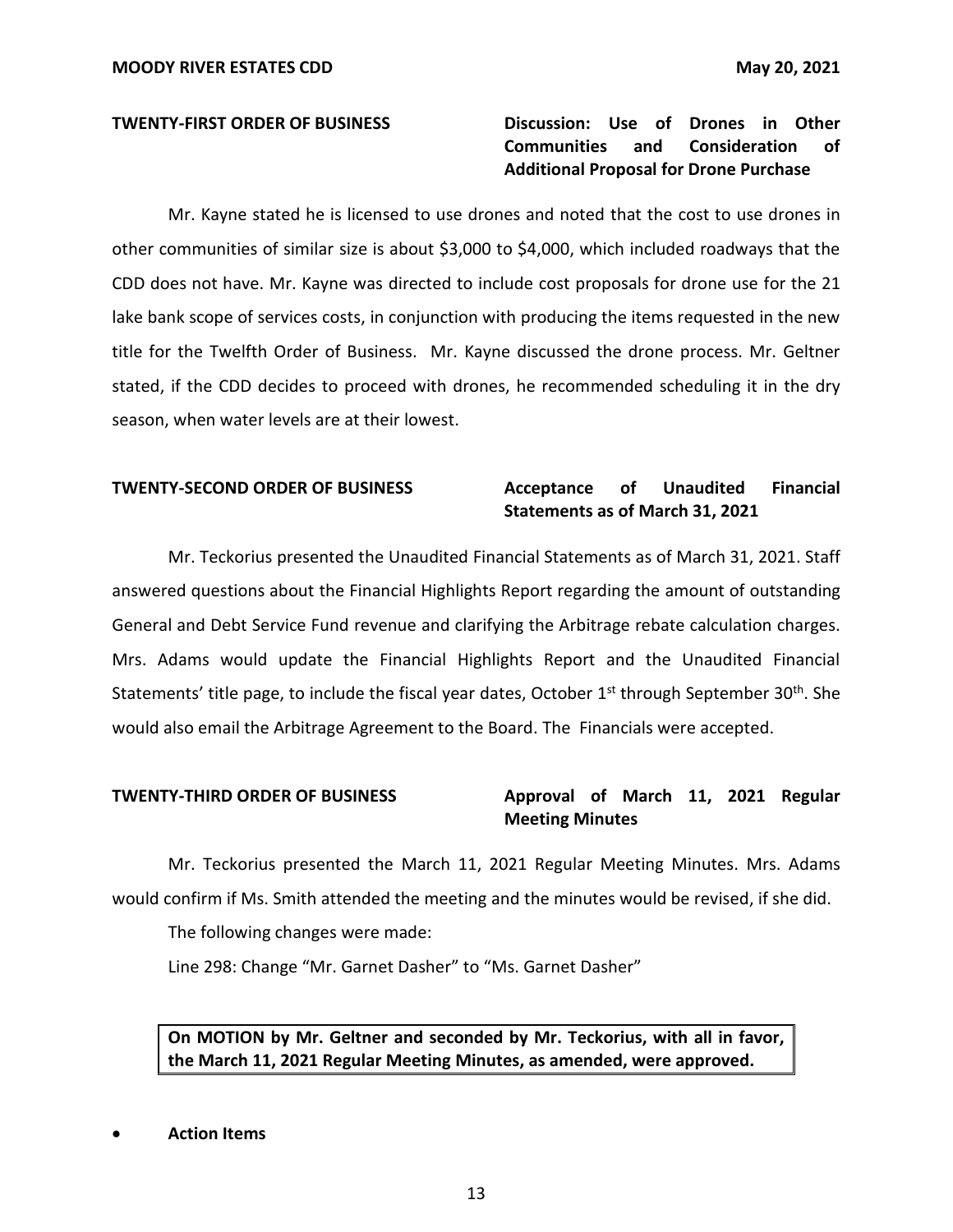Action Items 49 and 65 through 69 were completed.

Items 63, 64 and 70 were updated with further direction to Staff and to clarify the tasks.

### **TWENTY-FOURTH ORDER OF BUSINESS Staff Reports**

### **A. District Counsel:** *Hopping Green & Sams, P.A***.**

Mr. Eckert provided updates on the following legislative bills that were approved by the legislature and were waiting for the Governor to sign.

 $\triangleright$  Audit Report: Changes will require the CDD to include additional information in terms of employees and employee compensation, subcontractors and subcontractor compensation and, if submitting a budget amendment, provide a budget variance and a list of projects that exceed \$65,000; encumbering the District Manager to provide the required information to the Auditor each year.

 $\triangleright$  Publishing Notices: CDDs would be allowed to publish notices on the website, instead of the newspaper; however, it still requires posting a notice in the newspaper that a notice was posted on the website. District Counsel was researching which is the best, most cost-effective option for posting notices.

➢ Veterans: CDDs are required to waive post secondary educational requirements for veterans. The CDD has to develop a Veterans Preference Recruiting Plan.

➢ Public Record Requests: Local governments are prohibited from filing a public declaratory judgment against a resident who makes a public records request. The District can no longer go to court to ask a judge to determine if a document is exempt or confidential; they must either provide the document or withhold it and proceed to litigating the case.

 $\triangleright$  Contractor Services: Increased the late penalty fee for not paying a contractor on time from 1% to 2% per month.

 $\triangleright$  Approved a bill that makes it easier for a county or a city to abandon road rights-of-ways (ROWs) between CDDs for the CDD to maintain them in perpetuity. The Statute was changed because residents wanted more control of access to those roads; however, it must be with the CDD's consent.

 $\triangleright$  COVID Liability Bill: Provides a one-year statute of limitations and requires the burden of proof to prove that somebody was negligent in exposing you to COVID. He anticipates that this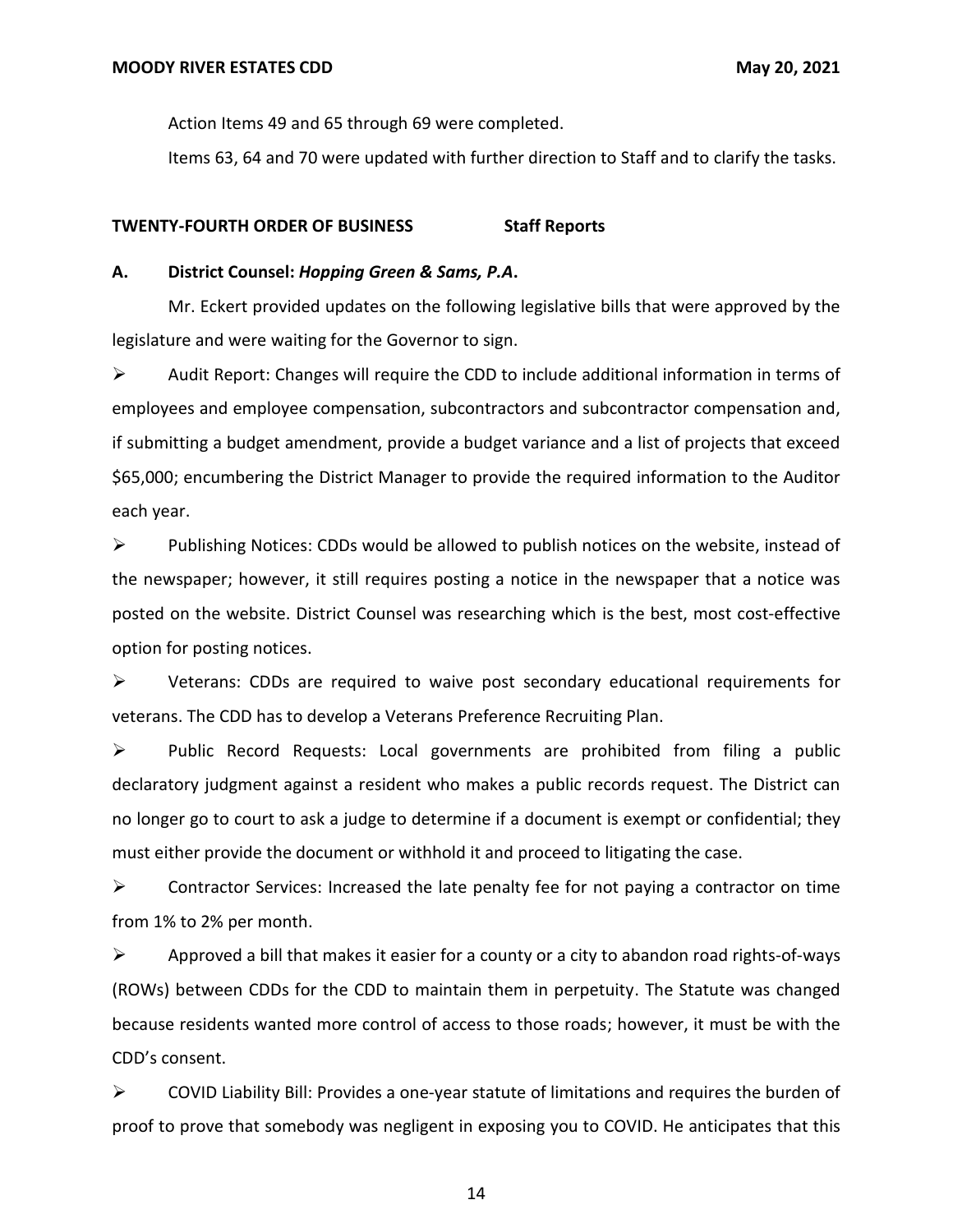will be challenged in court. One of the defenses would be that the CDD complied with some recommendations of some entities.

 $\triangleright$  Drones: Allows political subdivisions to use drones to assess damages due to flood, wild fire or other natural disaster.

Mr. Eckert identified the following tasks assigned today:

➢ Research the ability of the CDD using CDD funds for recreation: He reviewed the Ordinance during the meeting, which stated it did not give the District recreational powers from the County but it did state the CDD can go back and ask for those powers it. He would research records to determine if a request was made; a Resolution from the County granting the District that power would have been issued.

 $\triangleright$  Review having Records of Proceedings online versus having them within the County and work with Mr. Adams and the Chair on that issue.

 $\triangleright$  Prepare Supervisor notebooks for the two newly appointed Supervisors and review responsibilities with them individually, via telephone.

 $\triangleright$  Work with Mr. Adams to determine how much is owed, if the 204 units in the east are developed and if deed restriction is the same as the original unit count. Research all acquisitions, conveyance and bond records and corresponding back up materials to provide to the Board.

 $\triangleright$  Discuss the Arbitrage Rebate Agreement with Mr. Adams and send the Agreement to the Board.

 $\triangleright$  Contact the Chair to discuss the history of a potential law suit and claims.

Mr. Eckert discussed the Hopping Green & Sams rate increase request that is consistent with the market; the last request was made 2019. This item will be placed on the next agenda.

### **B. District Engineer:** *Barraco & Associates, Inc.*

Mr. Kayne identified the following tasks assigned today:

 $\triangleright$  Obtain written confirmation from Lee County that a Land Development Order (LDO) was not required for lake bank maintenance.

 $\triangleright$  Prepare a proposal for lake bank inspection and drone boundary condition observations.

 $\triangleright$  Prepare seven maps, etc., and send the latest CDD overall maintenance exhibits to Mrs. Adams to distribute to the Board.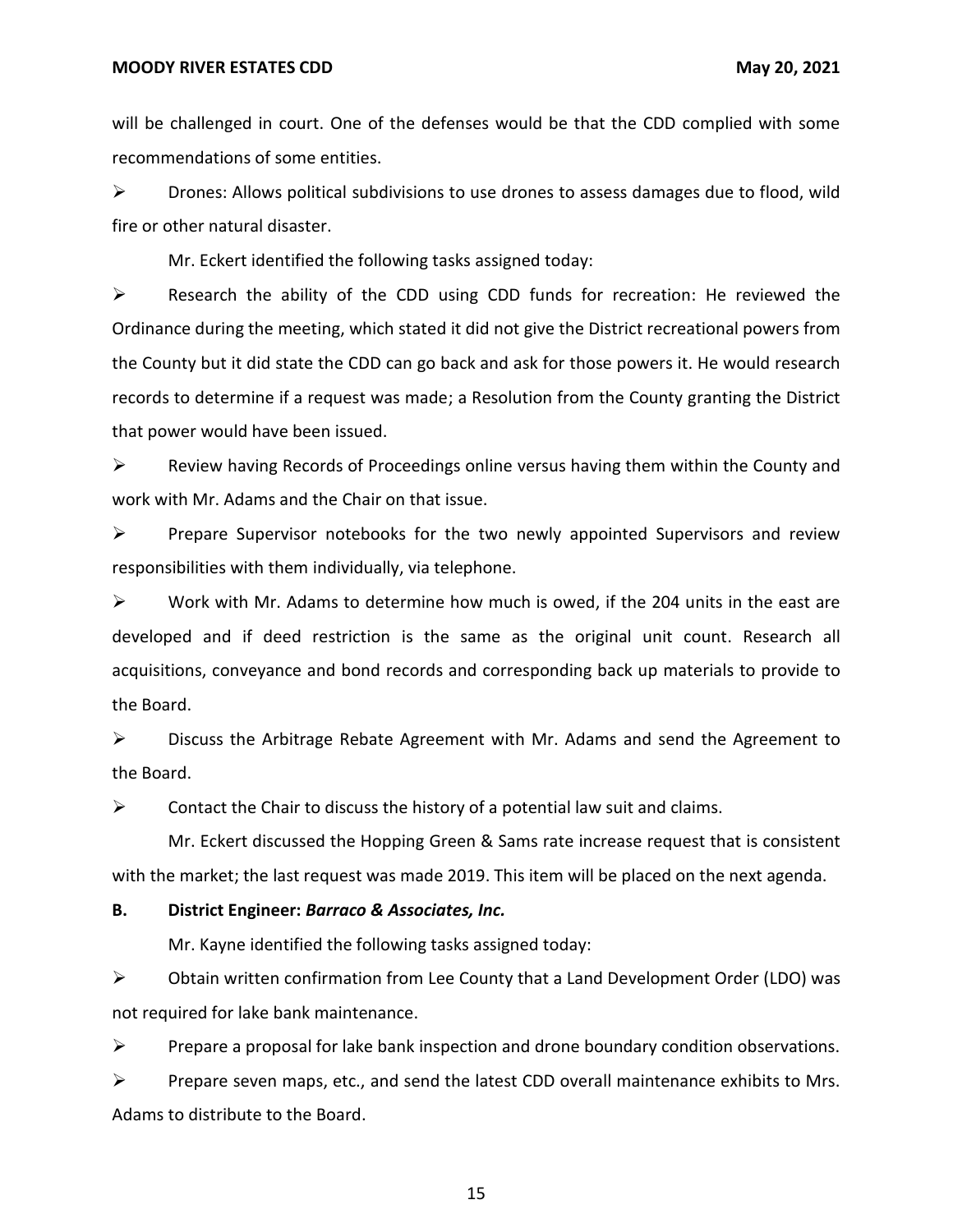$\triangleright$  Prepare a proposal to obtain the certifications of the lake banks or see if the certifications can be easily accessed.

 $\triangleright$  Proposal for drone usage for lake boundaries, etc.

Mr. Kayne introduced his Associate, Mr. Neil Mattes, who will be working as an Assistant to the District Engineer; he would attend meetings, at no charge to the District.

Mr. Eckert and Mr. Kayne were asked to draft and email their task list to Mrs. Adams to distribute to the Board.

### **C. District Manager:** *Wrathell, Hunt & Associates, LLC*

### **I. 1,137 Registered Voters in District as of April 15, 2021**

There were 1,137 registered voters residing within the District as of April 15, 2021.

### **II. NEXT MEETING DATE: June 17, 2021 at 1:00 P.M.**

### o **QUORUM CHECK**

All Supervisors confirmed their attendance at the June 17, 2021 meeting.

### **D. Operations Manager:** *Wrathell, Hunt & Associates, LLC*

### • **Monthly Status Report – Field Operations**

The Report was included for informational purposes.

As to the meeting regarding Banyan Hollow Loop, Mrs. Adams stated that it went well; she would be notified when the pool installation is completed, so they can inspect the area.

### o **Key Activity Dates**

The May 2021 Key Activity Dates Report was included for informational purposes.

Mrs. Adams reported the following:

➢ The Bi-Annual Inspection Wetland Maintenance project commenced today. The Forman would notify Mrs. Adams of any tortoise or den sightings.

Discussion ensued regarding identifying the entity responsible for repairing the fence around Lake #9. Mrs. Adams would obtain a proposal. She was asked to update the Report to include the actual date of when the Financial Disclosure Statements are due and relevant deadline dates to file for candidacy for Supervisor position.

**TWENTY-FIFTH ORDER OF BUSINESS Public Comments** *(non-agenda items)*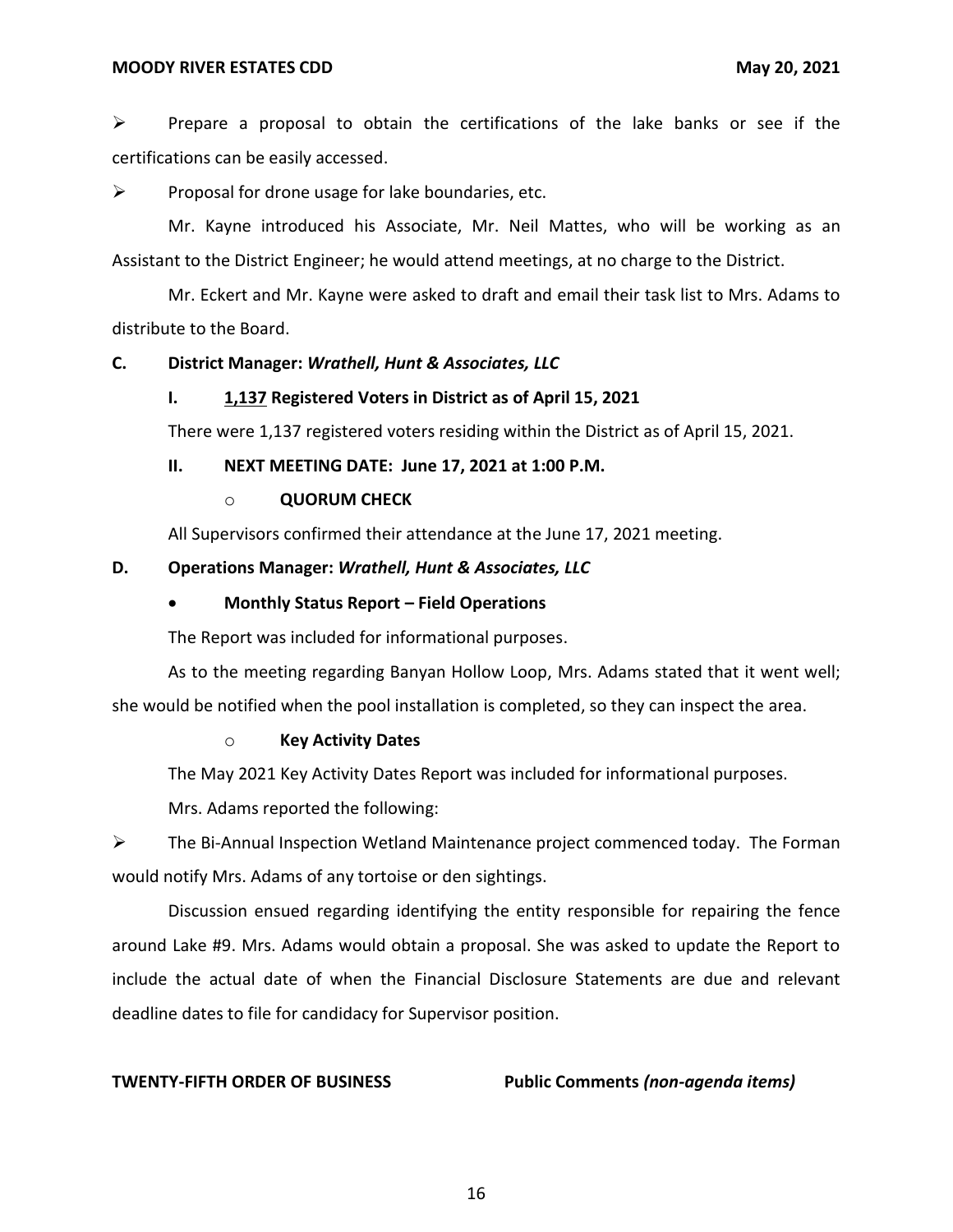Ms. Silva noted receiving several requests to turn down the fountains, considering that the water levels were low. Mrs. Adams stated that one area was already shut down, due to drought conditions, and she would contact SOLitude to see if the other three were shut down. Discussion ensued regarding determining at what water level the pumps start working, dry season and wind causing the fountains to shut down and the wells feeding the lake and running 24-hours per day, seven days a week, which is controlled by the HOA.

Resident William Krukowski asked if the underbrush of palm fronds and debris built up around the perimeter of the preserve areas is ever cleaned out as, in his opinion, it is a fire hazard. Mrs. Adams stated that a proposal to prepare a Preserve Fire Management Plan was presented at the last meeting; the Plan must be submitted to various governmental entities for approval before work can commence. Mr. Teckorius stated he met with the North Fort Myers Fire District (NFMFD) Chief at one of the preserves and the Chief commented that he was not that concerned about the fire load, which is why the agenda item would be deferred to the next dry season.

Mr. Krukowski asked why the old, unused deteriorating irrigation lines at the corner of Midship Drive and Skyline Drive and Moody River Boulevard and around other preserve areas were not removed to prevent chemicals from leaching into the soil. Mr. Teckorius mentioned other areas with lines. He believed the HOA is responsible for removal, per the LDO, and stated he was unaware of irrigation pipes on CDD property.

### **TWENTY-SIXTH ORDER OF BUSINESS Supervisor's Requests**

Mr. Teckorius asked about obtaining information on CDD rates and costs. Mrs. Adams stated that Mr. Adams would provide that information.

Mr. Geltner recalled a question at the Workshop regarding who is the official CDD contact person with regard to the SFWMD and Army Corp of Engineers. Mrs. Adams stated it is Mr. Adams but notifications are sent to her and Mr. Adams individually or to both.

Mr. Geltner questioned the monthly SunTrust service fee and asked Staff to find a new bank that would reduce or eliminate this cost.

Mr. Teckorius asked if the next workshop date was established. As it was not, Staff was asked to publish notice for Workshops in June and August.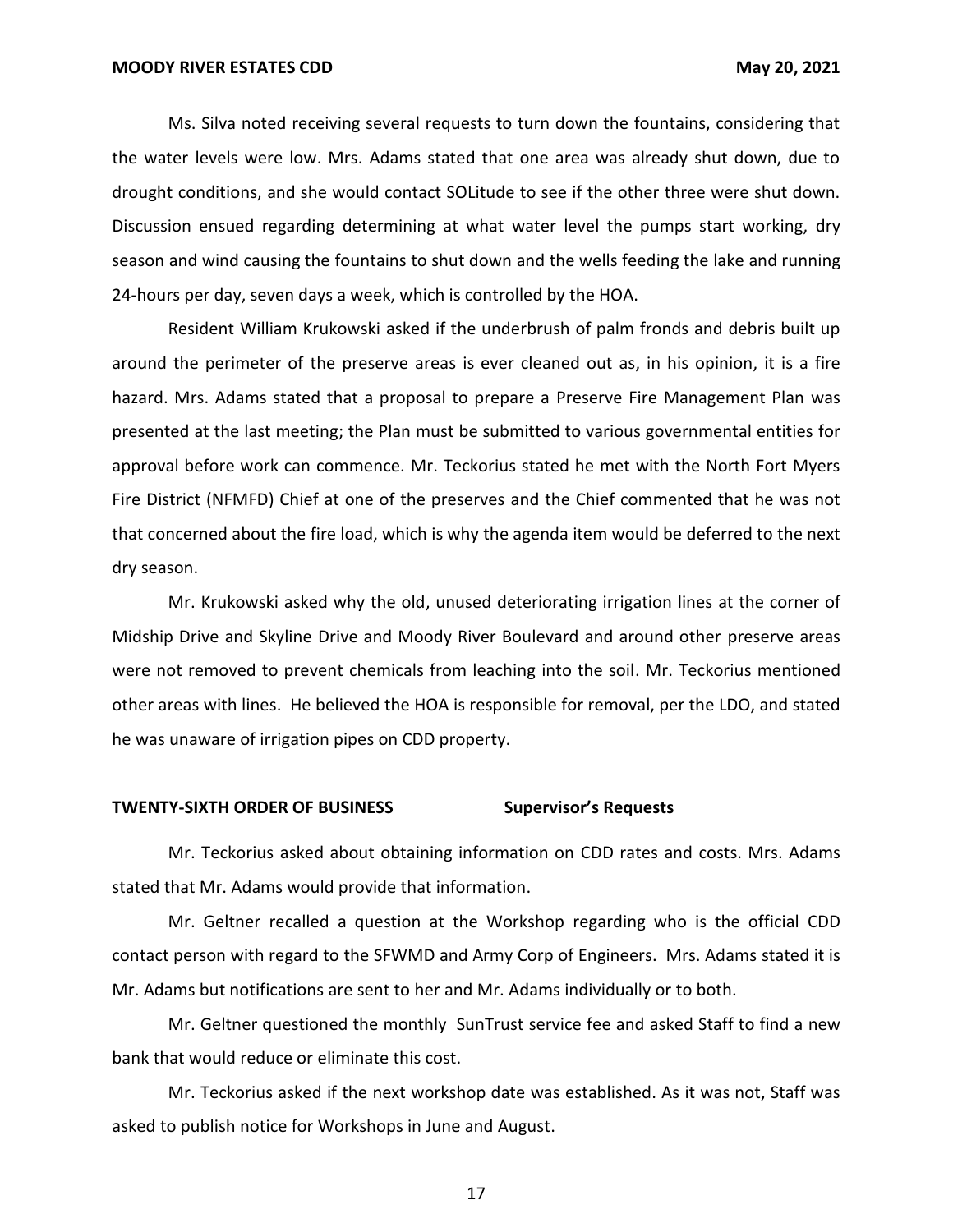Mr. Jenner stated he did not receive his Supervisor stipend for the February and March 2021 meetings. Mrs. Adams would confirm the payments with the Accounting Department. Mr. Geltner believed that he was not paid for one meeting.

# **TWENTY-SEVENTH ORDER OF BUSINESS Adjournment**

There being no further business to discuss, the meeting adjourned at 4:04 p.m.

# [SIGNATURES APPEAR ON THE FOLLOWING PAGE]